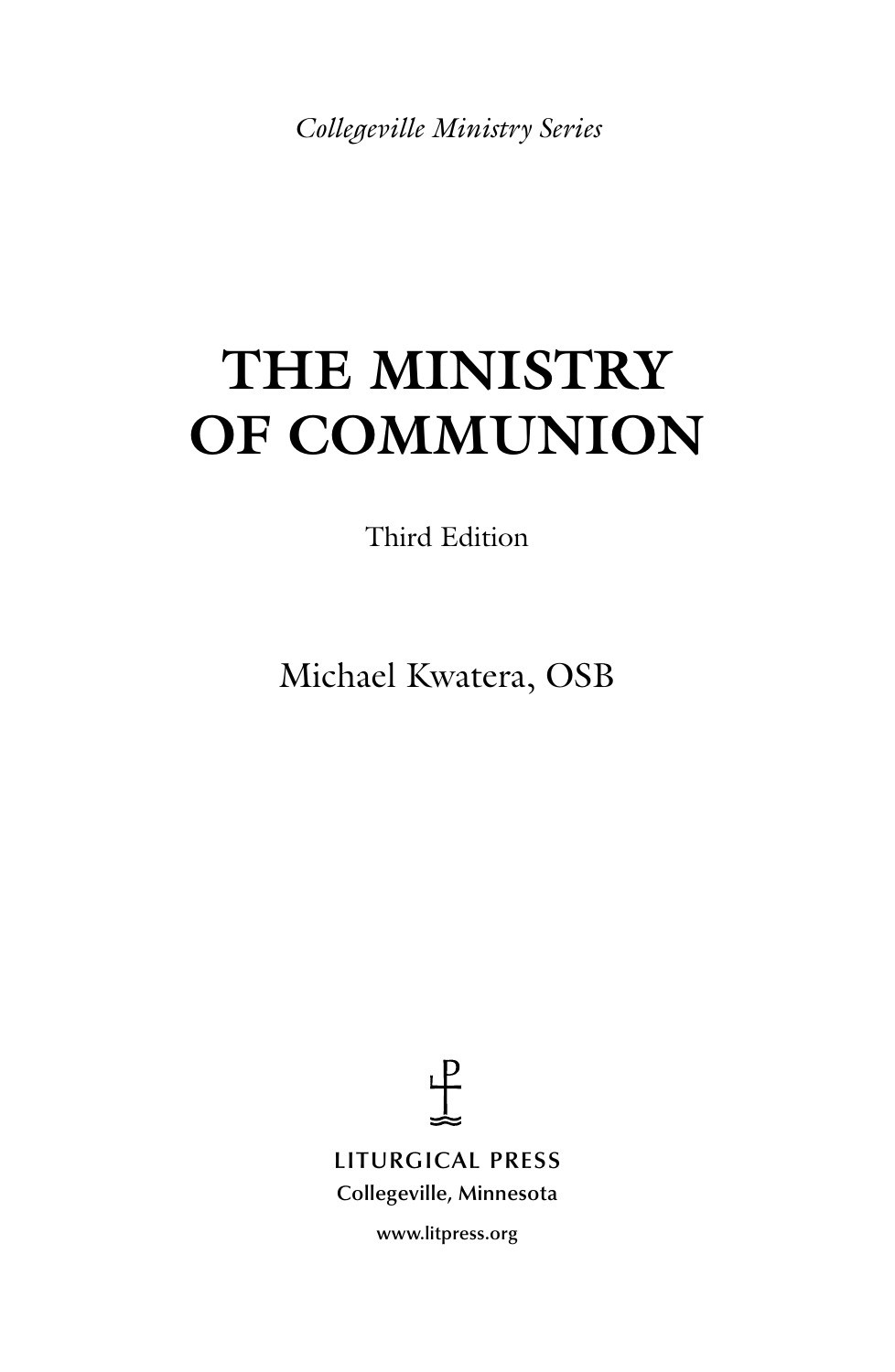Photos by W. P. Wittman Photography Limited.

"To Be Your Bread," © 1981, 1982, David Haas. Published by OCP. 5536 Hassalo, Portland, OR 97213. All rights reserved. Used with permission.

Excerpts from documents of the Second Vatican Council are from *Vatican Council II: The Conciliar and Postconciliar Documents*, edited by Austin Flannery, OP, © 1996. Used with permission of Liturgical Press, Collegeville, Minnesota.

Scripture texts used in this work are taken from the *New American Bible, revised edition* © 2010, 1991, 1986, 1970 Confraternity of Christian Doctrine, Washington, DC and are used by permission of the copyright owner. All rights reserved. No part of the *New American Bible* may be reproduced in any form without permission in writing from the copyright owner.

Excerpts from the English translation of *General Instruction of the Roman Missal* © 2007, International Commission on English in the Liturgy Corporation (ICEL). Excerpts from the English translation of *Holy Communion and Worship of the Eucharist outside Mass* © 1974, ICEL. All rights reserved.

© 2016 by the Order of Saint Benedict, Collegeville, Minnesota. All rights reserved. No part of this book may be reproduced in any form, by print, microfilm, microfiche, mechanical recording, photocopying, translation, or by any other means, known or yet unknown, for any purpose except brief quotations in reviews, without the previous written permission of the Liturgical Press, Saint John's Abbey, P.O. Box 7500, Collegeville, Minnesota 56321-7500. Printed in the United States of America.

123456789

Library of Congress Control Number: 2015950490

ISBN: 978-0-8146-4873-5 978-0-8146-4898-8 (ebook)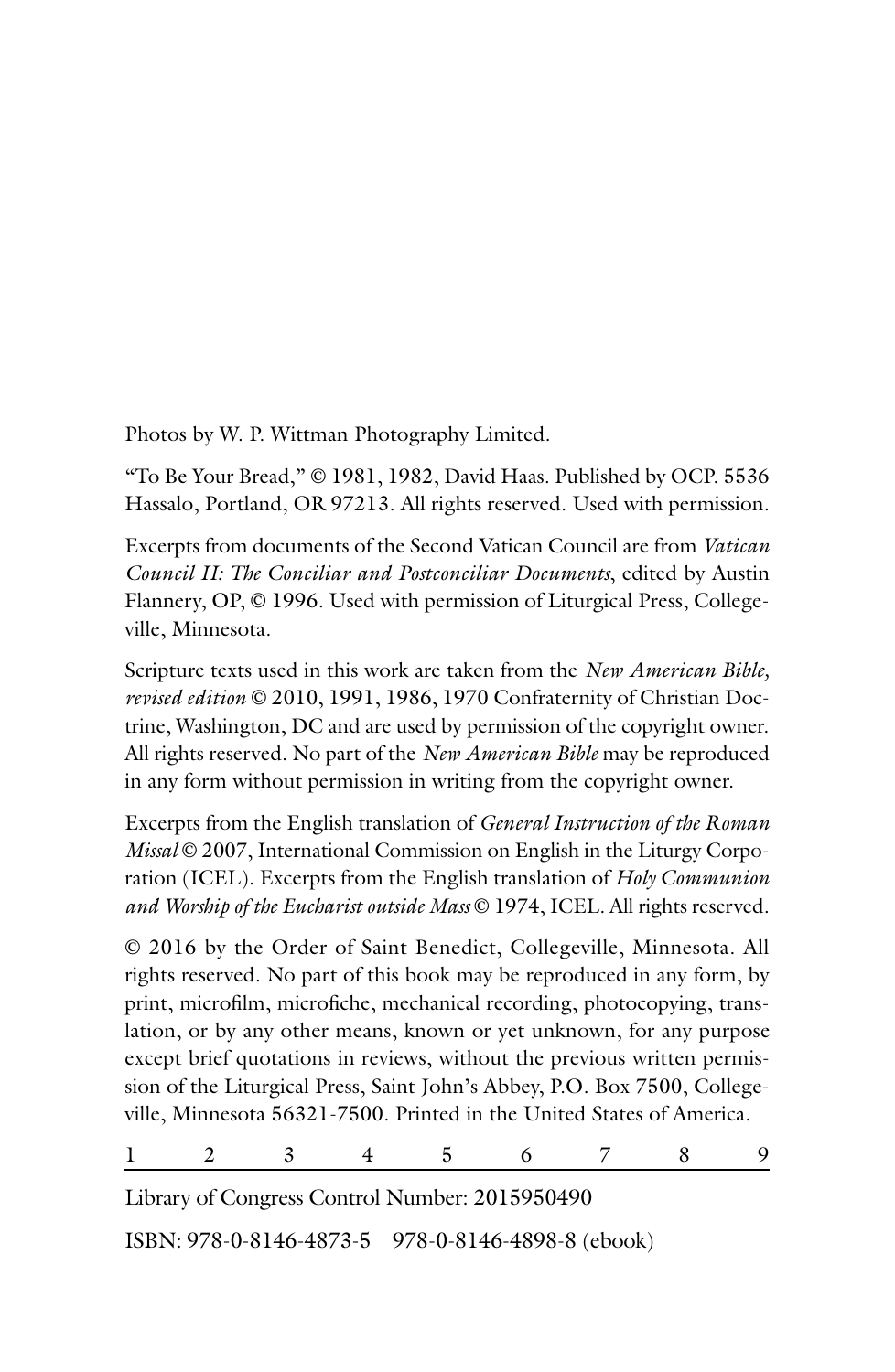*Dedicated to the extraordinary ministers of Holy Communion who serve the church in the Diocese of St. Cloud, Minnesota*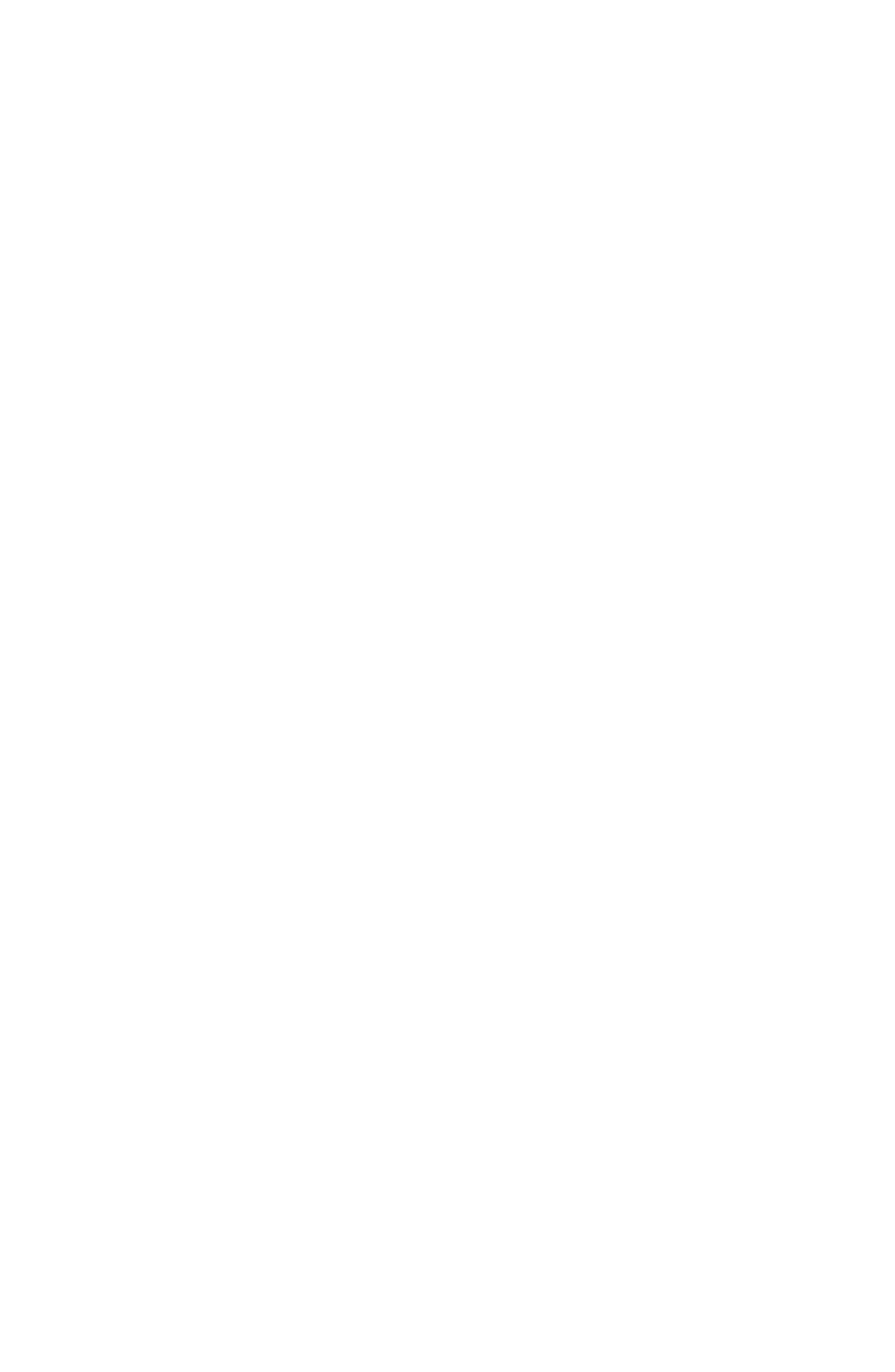### **Contents**

### Preface vii

- 1 Being and Giving the Body of Christ: A Life of Ministry 1
- 2 Being and Giving the Body of Christ: Practical Suggestions 7

Ministry of Communion within the Assembly 9 *Sharing the Bread* 14 *Sharing the Cup* 16

Ministry of Communion to the Sick and Homebound 22

- 3 Lay-Led Communion Services 27
- 4 Looking for the Perfect Eucharistic Minister 35

Notes 41

Act of Personal Recommitment for Extraordinary Ministers of Holy Communion 45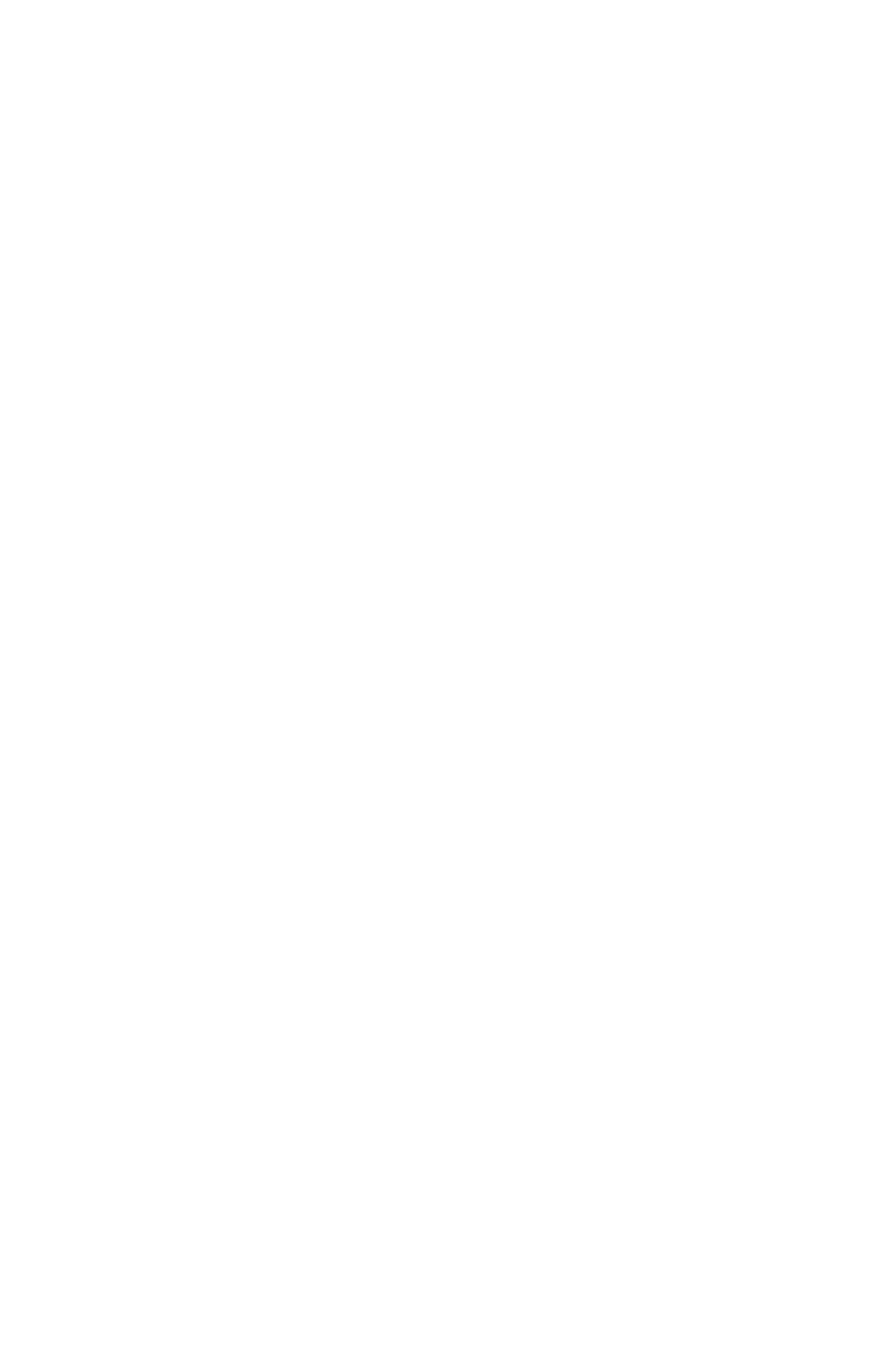## **Preface**

This booklet is offered to people who are known as "extraordinary ministers of Holy Communion." These persons have become an indispensable part of the ministry of Communion in parishes, hospitals, and religious communities.

You have accepted a share in this ministry. No matter where you exercise it, you are not a Communion *distributor* (a distributor is part of an automobile engine's electrical system or a person in marketing). You are a *minister* of Communion, a title that clearly identifies you as one who serves God's holy people.

Pope Paul VI explained the need for your service in his Instruction on Facilitating Sacramental Eucharistic Communion in Particular Circumstances (1973), where he described how a lack of sufficient clergy for the sharing of Communion could occur:

During Mass, because of the size of the congregation or a particular difficulty in which a celebrant finds himself; outside of Mass, when it is difficult because of distance to take the sacred species, especially in the Viaticum, to the sick in danger of death, or when the very number of the sick, especially in hospitals and similar institutions, requires many ministers.<sup>1</sup>

With these circumstances in mind, Paul VI authorized extraordinary ministers of Holy Communion to share the Body and Blood of Christ with their fellow worshipers in the assembly and with those confined to their homes, so that no one "be deprived of this sacramental help and consolation."2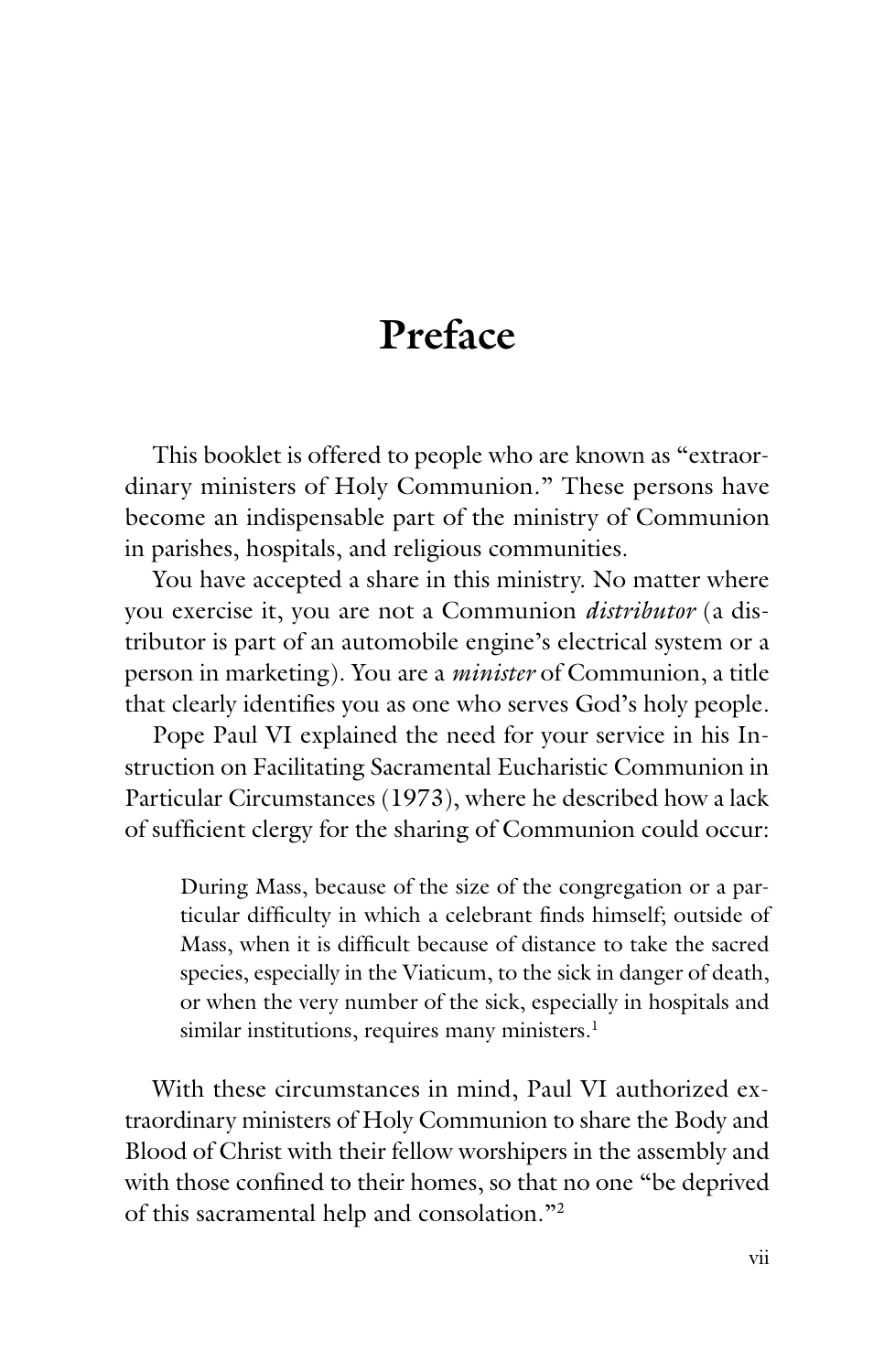The exhortations of Pope Pius X for frequent and early Communion (1905, 1910) have resulted in an unprecedented number of Catholics receiving Communion at each Mass. Extraordinary ministers of Holy Communion render valuable service in places where "the number of faithful requesting Holy Communion is such that the celebration of Mass or the distribution of the Eucharist outside of Mass would be unduly prolonged."3 As an extraordinary minister of Holy Communion, you help ensure that the Communion rite of the eucharistic celebration, important though it be, not be disproportionately long in relation to the other parts. Your ministry also enables a congregation to share in Communion services when a priest cannot be present for the celebration of the Eucharist.

In the past, the scarcity of priests, deacons, and acolytes may have caused the sick and those confined to their homes to be deprived of the Eucharist for long periods of time. Now, through your ministry, they are able to receive their saving Lord in Communion more frequently.

In 1978 the bishops of the United States voted to extend permission for the congregation to receive both the bread and the wine at Sunday and holy day Masses. This welcome practice has increased the need for extraordinary ministers in the sharing of Communion, and it will continue to do so. It is probable that in the United States, at the present time, more Sunday communicants receive the Eucharist from the hands of extraordinary ministers than from clergy. The desirable and significant role of laypersons in the ministry of Communion is here to stay.

Your ministry complements and extends the ministry of the clergy. Yet your ministry is not only that of "official assistant" to the clergy; it is a particular way of exercising your baptismal priesthood. You are among your fellow worshipers as one who serves; you cannot lose sight of your oneness with them, nor of your oneness with the priest celebrant as he serves the assembly in its worship. You also have a ministry to your fellow liturgical ministers: you are to share with them the joy and strength your service brings to you and so build them up in love. It is my hope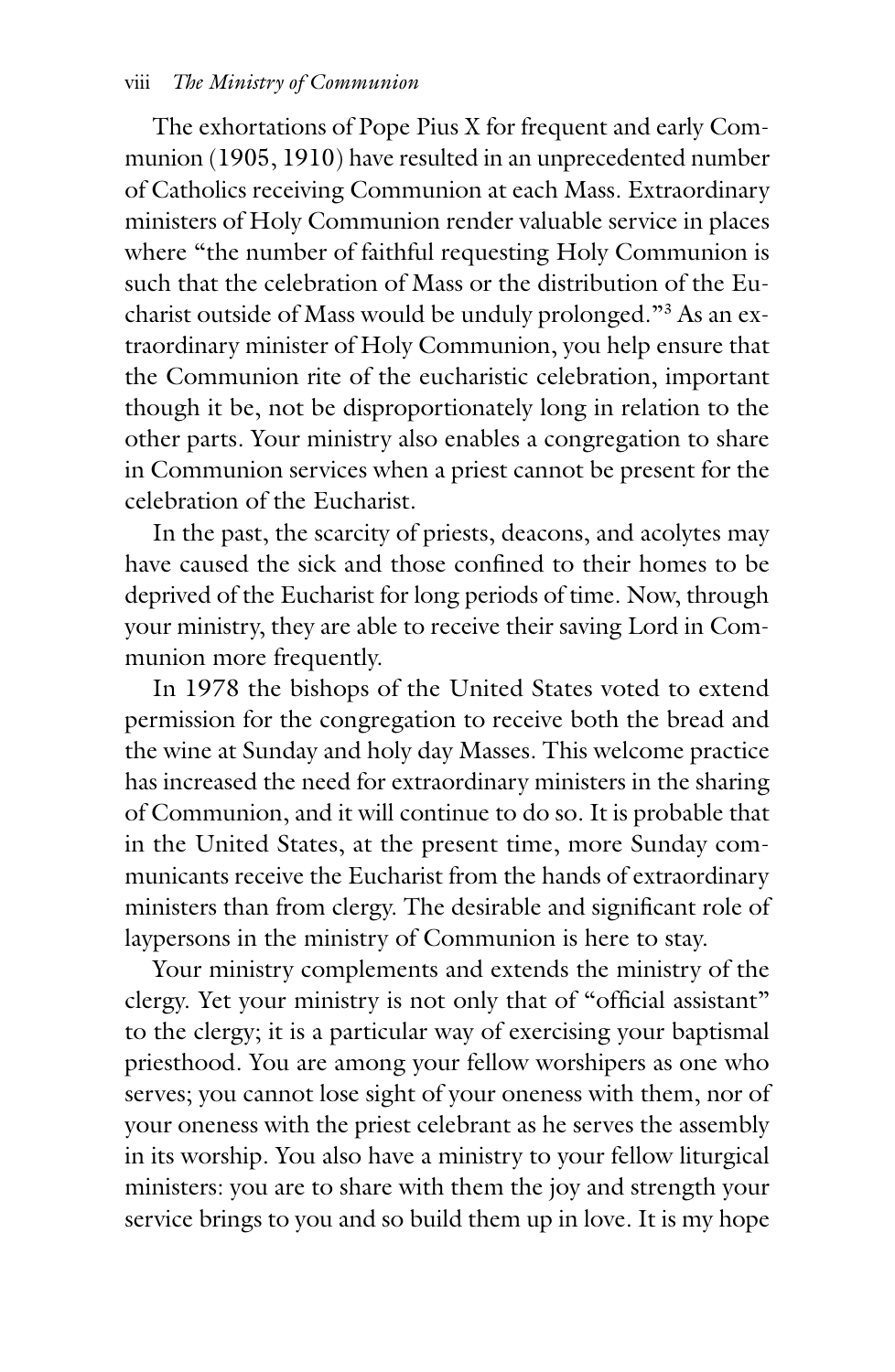that this booklet will deepen your joy and renew your strength in the ministry of Communion, and I share in Pope Emeritus Benedict XVI's prayerful request to you: "I ask everyone, especially ordained ministers and those who, after adequate preparation and in cases of genuine need, are distributing the Eucharist to make every effort to ensure that this simple act preserves its importance as a personal encounter with the Lord Jesus in the sacrament" (*Sacramentum Caritatis* 50).

My use of the term "bread" for the Body of Christ in this booklet is one with St. Paul's in his first letter to the Corinthians (1 Cor 11:23-29), where "bread" and "cup" refer to the Body and Blood of Christ. "For as often as you eat this bread and drink this cup, you proclaim the death of the Lord until he comes" (1 Cor 11:26). Thus Paul affirmed the real presence of Christ in the Eucharist, and so do I. The "bread" we share in the Eucharist is not ordinary bread, but rather "the bread that comes down from heaven," the "living bread" (John 6:50, 51), Jesus Christ.

My comments and suggestions draw upon the excellent work in *Touchstones for Liturgical Ministers*, published jointly by The Liturgical Conference and The Federation of Diocesan Liturgical Commissions (1978).

Michael Kwatera, OSB

Solemnity of the Most Holy Body and Blood of Christ June 22, 2014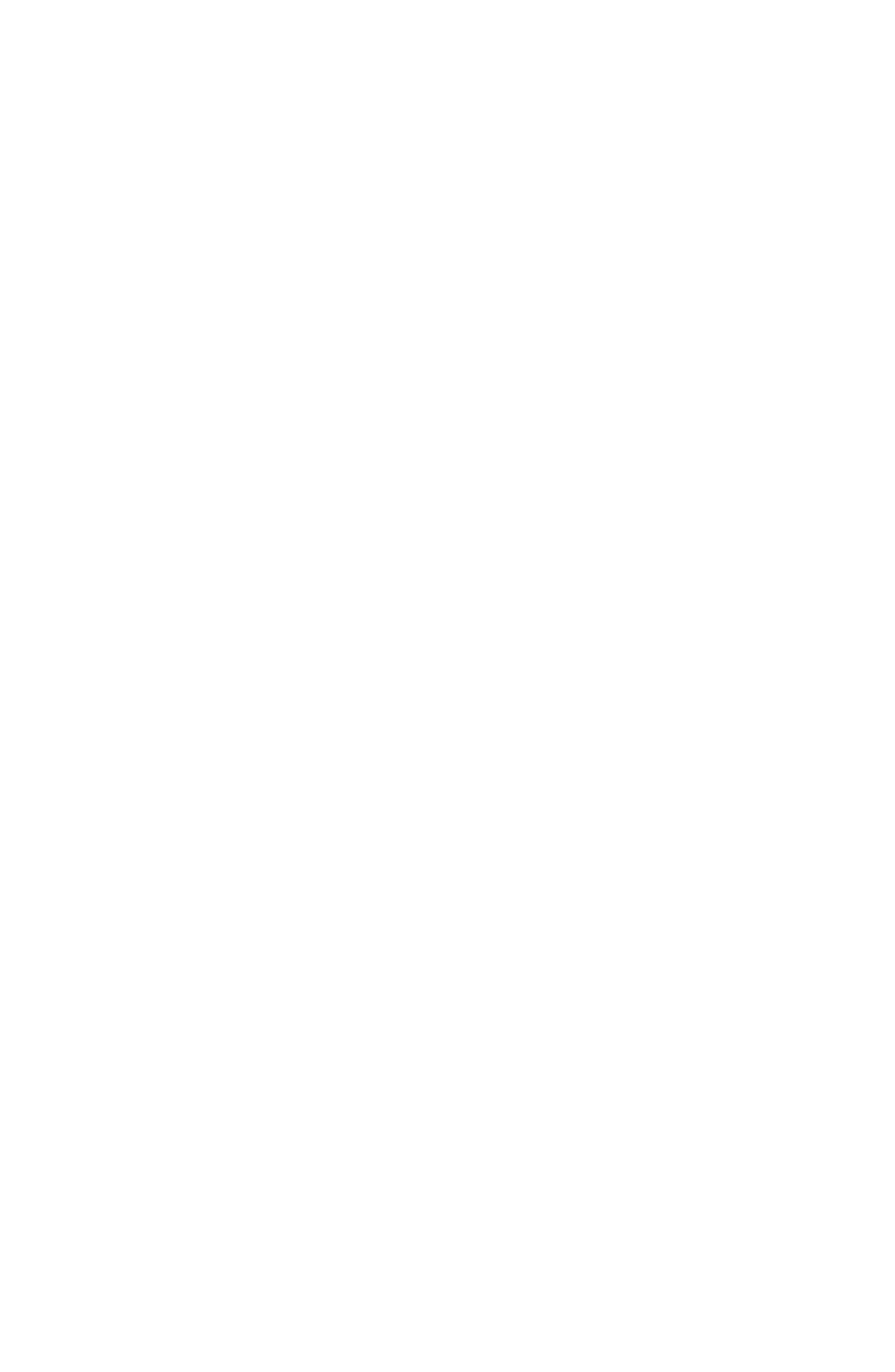# **1**

## **Being and Giving the Body of Christ**

### **A Life of Ministry**

*For as in one body we have many parts, and all the parts do not have the same function, so we, though many, are one body in Christ and individually parts of one another.* (Rom 12:4-5)

We easily think of the consecrated bread and wine of the Eucharist as something holy, as something filled with God's life—and rightly so. The Eucharist is the Body and Blood of Jesus Christ, the Son of God. Yet, in the Eucharist, God the Father likes to start with something that comes from us—with something *human*. God the Father starts with human food bread and wine—and lets them become the Body and Blood of God's Son through the power of the Holy Spirit. God the Father lets us start with our bread—a symbol of all that nourishes our human life—and with our wine—a symbol of all that gladdens and saddens our human life—and lets us share the joys and sorrows of his Son as we eat and drink in his memory. The bread and wine that we place on the altar—human gifts of little material value—must be transformed by the Spirit of God to become the Body and Blood of Christ. Then we receive back our poor, human gifts as the richest gift of God's love: God's beloved Son.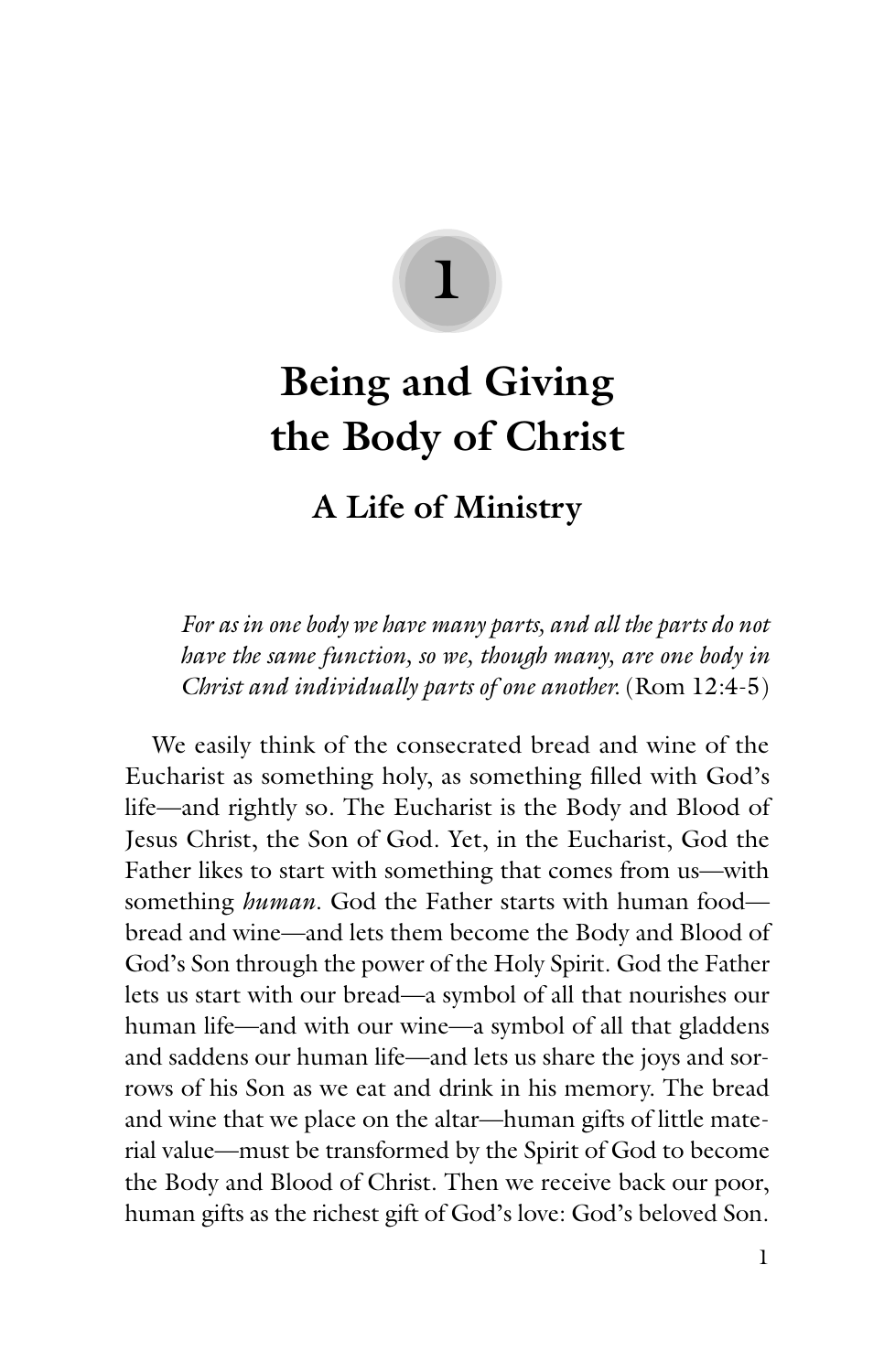#### 2 *The Ministry of Communion*

In the Eucharist, God the Father starts with the *human*—the bread and wine on the altar, and the bread and wine of *our human lives*—and brings out the *beyond-the-human*, the *divine*, in them. Bread and wine, the work of human hands, become the Body and Blood of Christ. But the change doesn't end there: by sharing in the Body and Blood of Christ, *we become what we receive!* St. Augustine, the fifth-century bishop of Hippo in North Africa, preached about this marvel often, and had a yearly opportunity to explain it to those newly baptized at Easter: "Because He [the Lord] suffered for us, He left us in this Sacrament His Body and Blood, which He made even as He made us, also. For we have become His Body, and through His mercy we are what we receive."1 To become a member of the Body of Christ through baptism is to take one's place in the intimate circle of God's worshipers, the family circle that we glimpse in an imaginary letter of St. Luke in Roger Lloyd's *The Letters of Luke the Physician*. Luke is describing a celebration of the Eucharist to a curious friend of his:

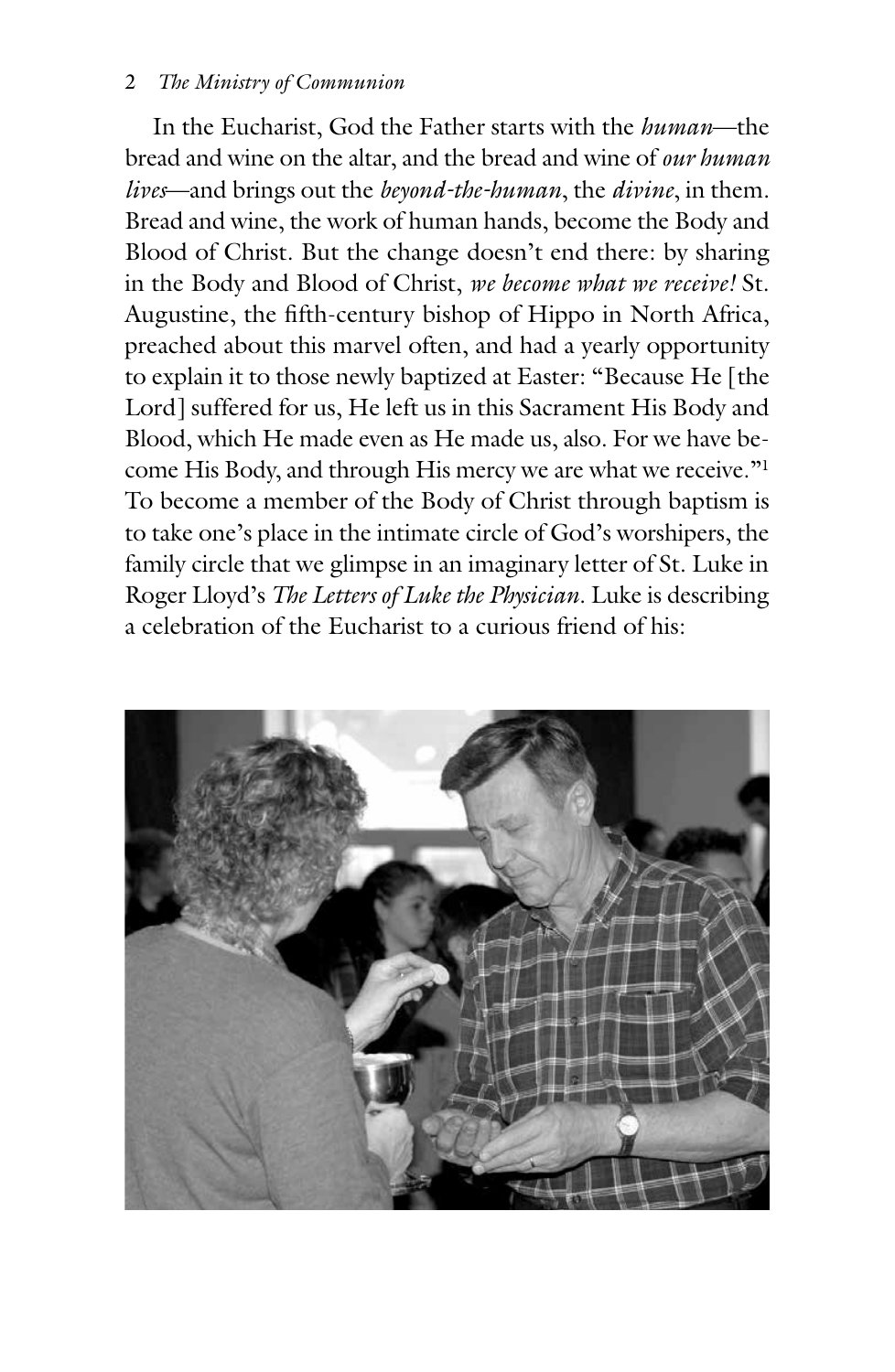You would look round casually at the worshippers, and they would seem to you very, very ordinary, and even mediocre. But all that would be because you were looking at it critically from the outside. No one can understand what it means to us unless he is himself part and parcel of it, standing on the inside of the circle, and sharing in the deep experience of worshipping our Lord Jesus.<sup>2</sup>

Like St. Luke and St. Paul, St. Augustine believed that our sharing in the Eucharist changes us. Augustine repeated this belief often, lest his congregation forget that their sharing in the Body of Christ really formed them *into* the Body of Christ. "Behold what you have received!" he told them. "Therefore, just as you see that the bread which was made is one mass, so may you also be one Body by loving one another, by having one faith, one hope, and an undivided charity."<sup>3</sup> Such is the great dignity and responsibility of us who share in the Body and Blood of Christ: our lives are to affirm that the Body of Christ is one in faith, hope, and love, even though it has many members. And just in case there might be some people in Augustine's congregation who still hadn't got the point, he made a declaration that may startle us by its simple truthfulness: "There you are on the table, and there you are in the chalice."4 We, though many, are members of the one Body of Christ; we are one with Christ our Head in the Eucharist. Through our human gifts of bread and wine and our very lives, and through the divine gift of the Father's beloved Son, we become what we receive in the Eucharist: the Body of Christ. This marvelous transformation is what the author of the song "To Be Your Bread" invites us to ask for humbly: "To be Your bread now, be Your wine now, Lord, come and change us, to be a Sign of Your love. Blest and broken, poured and flowing, gift that You gave us, to be Your body once again."5

For extraordinary ministers of Holy Communion, there is another dignity and responsibility: you must become what you *give*. You must *become* and *live* as the Body of Christ that you give to your brothers and sisters. In you, as in the bread and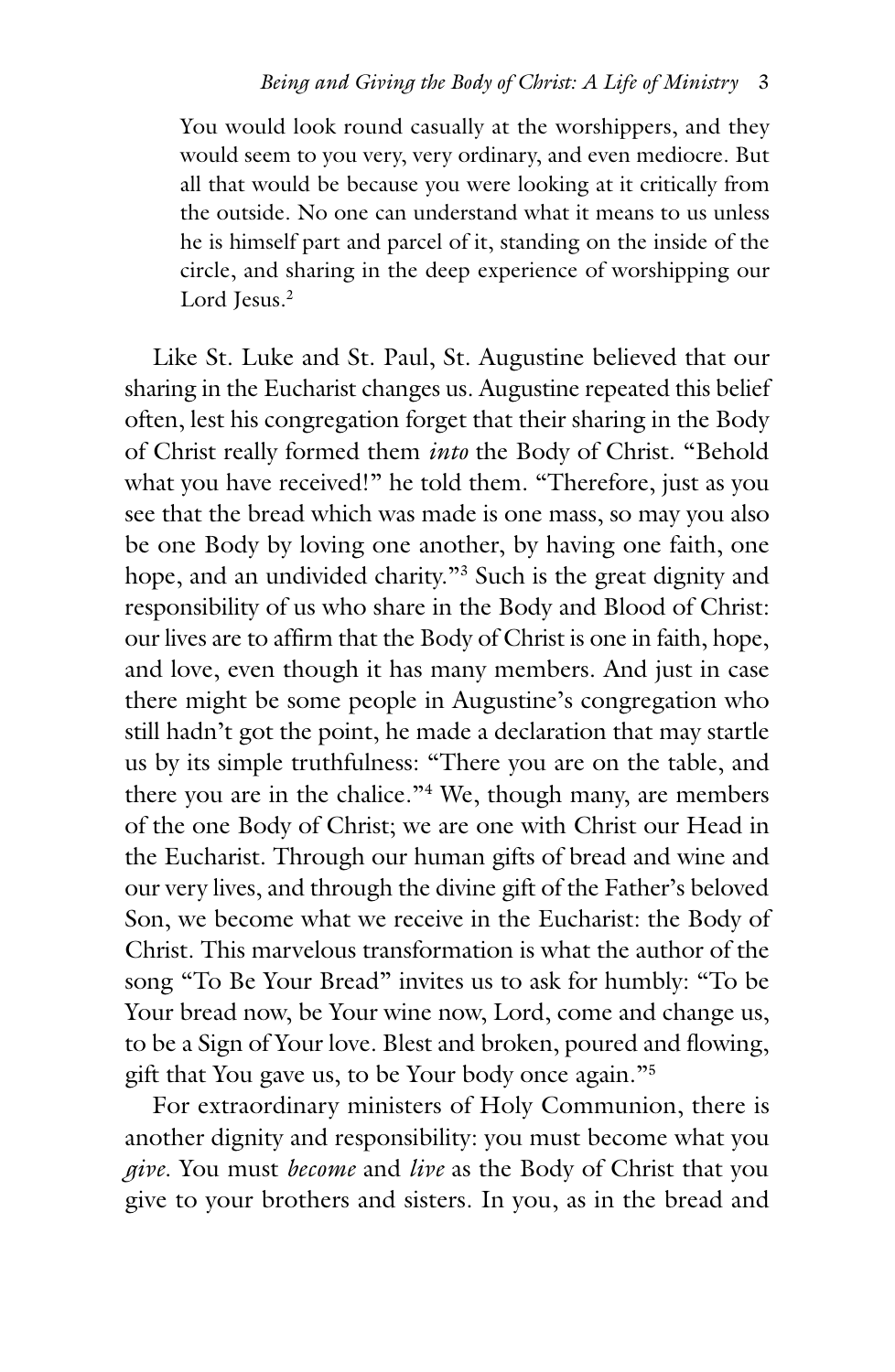wine of the Eucharist, God the Father starts with the *human* and brings out the *beyond-the-human*. God the Father gives you a share in a ministry that humans could not deserve and would not dare to ask for on their own. Your call to serve is as unexpected and as undeserved as the young boy's at the multiplication of the loaves and fishes (John 6:1-15). When Jesus wanted to feed the large, hungry crowd of his hearers, he didn't ask the Father to create loaves and fishes out of thin air. He could have, but he didn't. Jesus began this great miracle with loaves and fishes provided by a young boy. How happy and surprised that boy must have felt in knowing that Jesus had chosen to use his loaves and fishes in so great a miracle! The boy and the crowd that shared his lunch realized that God likes to start with the human when acting for and with human beings. God starts with the *human*—with *us*—to lead us beyond human possibilities. That is what Jesus did for the hungry crowd on the hillside in Galilee; that is what Jesus does for those of us who accept God's call to ministry and for those we serve.

Through your humble service as a minister of Communion, God unites you to your fellow members of the Body of Christ and actually forms all of you into that Body. But God doesn't do this without the *human*; God loves the human too much to ignore it. An extraordinary minister's human, personal, interior qualities will either build up or tear down the Body of Christ, that temple for God in the Spirit made up of brothers and sisters in Christ. The Order for the Commissioning of Extraordinary Ministers of Holy Communion contains words that are worth recalling often: "In this ministry, you must be examples of Christian living in faith and conduct; you must strive to grow in holiness through this sacrament of unity and love. Remember that, though many, we are one body because we share the one bread and one cup."6

There must be an essential unity between your life inside and outside the liturgy, as the liturgical scholar Aidan Kavanagh states: "The common end for which the diverse liturgical ministries work is not a ceremony but a corporate life in faithful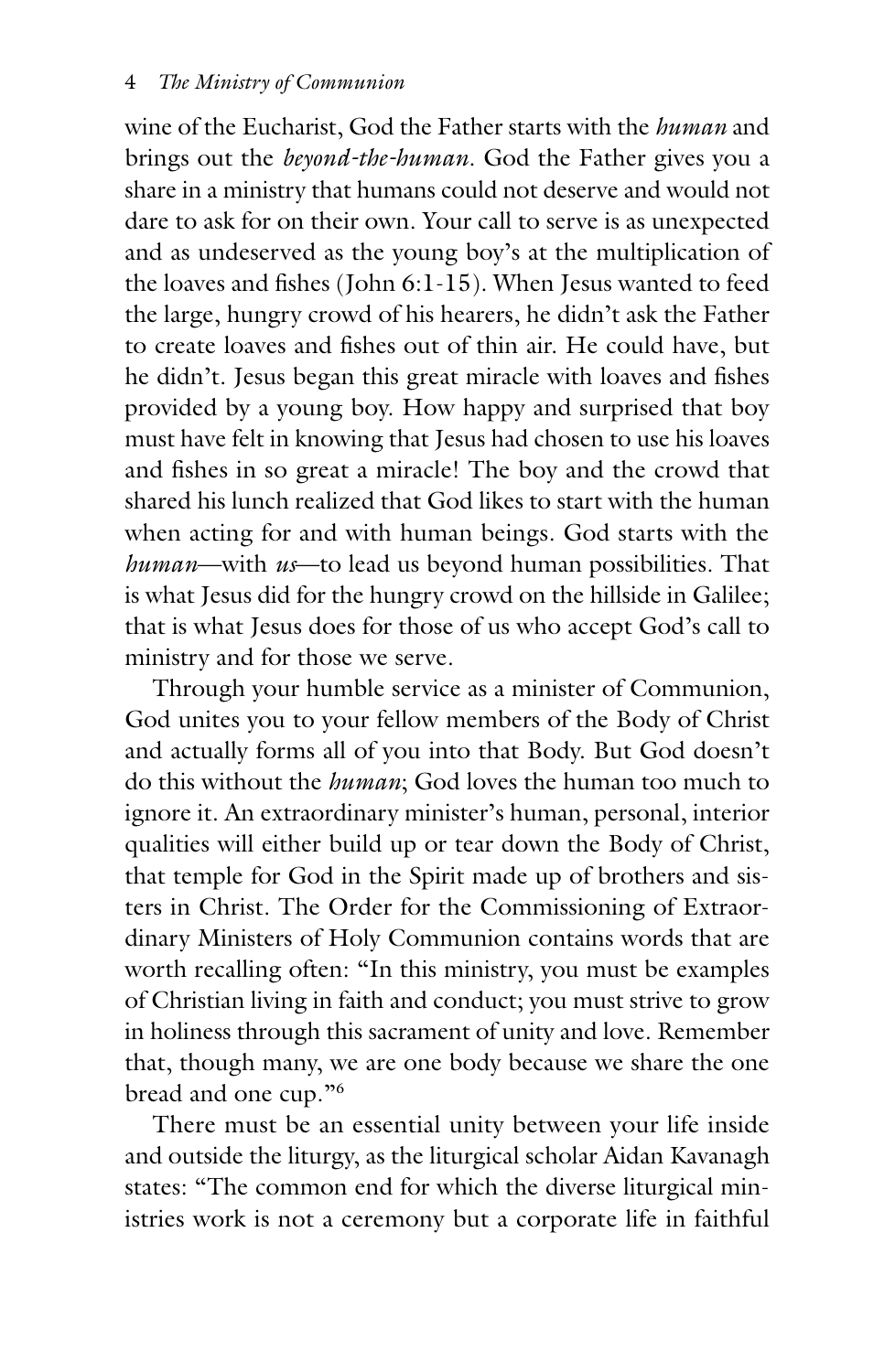communion with all God's holy people and holy things. For this reason liturgical ministers should never be seen to do in the liturgy what they are not regularly seen to do outside the liturgy."7

To put this another way: your service as ministers inside the liturgy should only make visible the faith and love you are seen to manifest outside the liturgy. Generous self-giving, conformed to the pattern of Christ's self-giving unto death, must mark both your interior and exterior life, both inside and outside the liturgy. St. Augustine exhorted his hearers to such self-giving while praising St. Lawrence, deacon and martyr, who had ministered the chalice of the Lord's Blood: "Just as he had partaken of a gift of self at the table of the Lord, so he prepared to offer such a gift. In his life he loved Christ; in his death he followed in his footsteps."8 Similarly, your love for Christ present in the Eucharist and in his people will make the bread and wine you minister to others genuine signs of Christ's self-sacrifice and *your own*. The bread and wine that you minister to others will be outward signs of the love that flows from the heart of Christ and from your own heart.

"If, then, you want to understand the body of Christ," says St. Augustine, "remember what the Apostle says: 'You are the body of Christ and members thereof' (1 Cor 12:27). If, then, you are the body of Christ and his members, it is your mystery which is set forth on the Lord's table; it is your own mystery that you receive. . . . You say 'Amen' to what you are, and in saying 'Amen' you subscribe to it. For you hear the words 'The body of Christ,' and you answer 'Amen.' Be members of the body of Christ, then, so that your 'Amen' might be authentic."<sup>9</sup> As extraordinary ministers of Holy Communion, you join with your brothers and sisters to say "Amen" to Christ as you receive him in the Eucharist; you also lead your brothers and sisters, through their "Amen," to make a personal act of faith in the Christ who is present in the Eucharist and in themselves. Let your "Amen" to being a member of the Body of Christ be true, so that you can help make others' "Amen" to being members of the Body of Christ also be true. The bishops of the United